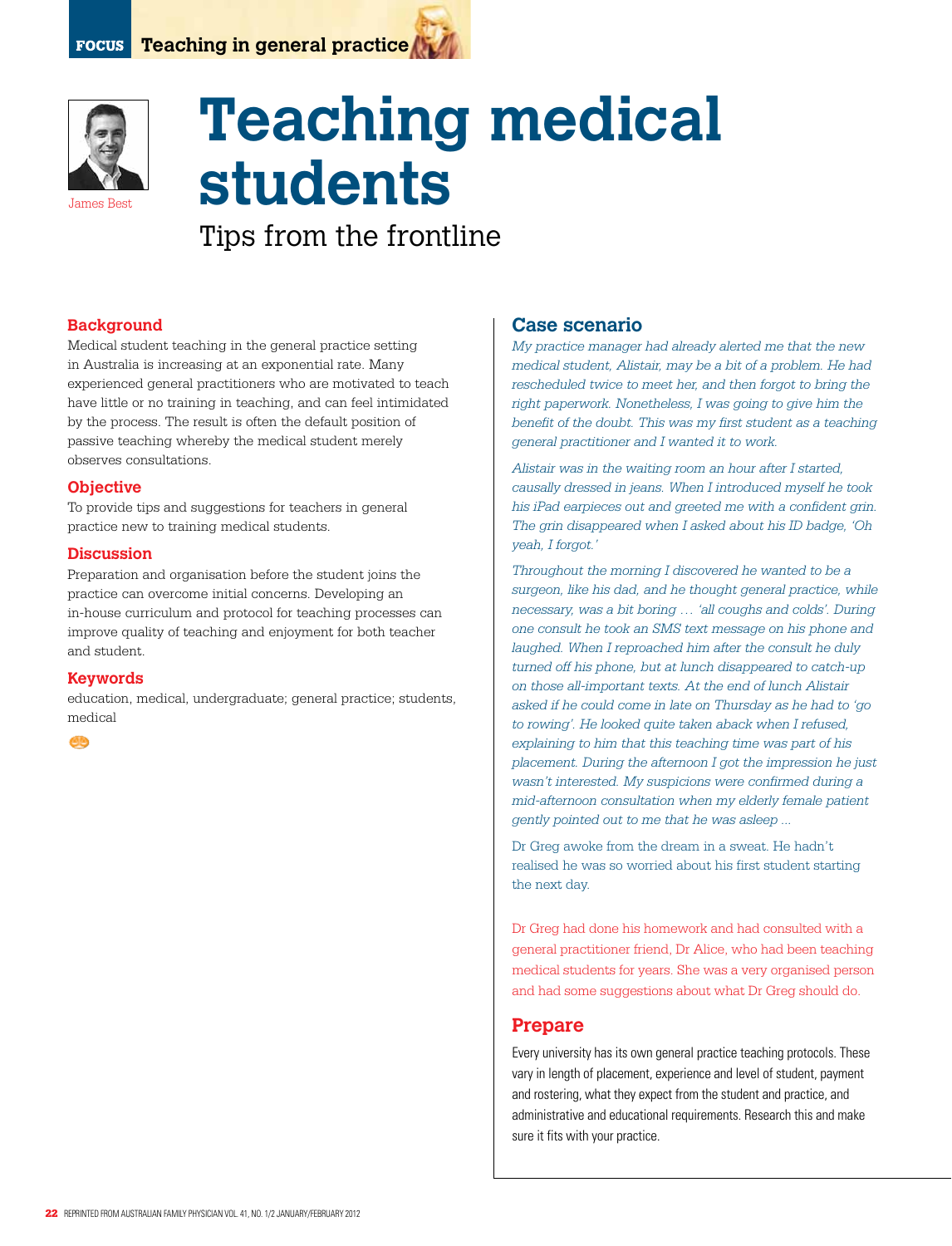

Decide in advance what you think you want to teach and how; you will know your own strengths and weaknesses, both in terms of knowledge and style. Universities are very keen for their students to receive quality teaching and are generally very supportive, so you can also call on their resources.

Develop your own curriculum. Dr Alice's example of an in-house curriculum is shown in *Figure 1*.



# **In the consultation**

- • Communication
	- How to build rapport
	- $-$  Language use of jargon, use of 'scripts' for common problems
	- Use of humour and tone
	- Signposting through a consultation
	- – Blocking behaviours: purposeful and nonpurposeful
	- How to summarise and reflect
- • Structure
	- $-$  Consultation structure  $-$  openers and the space before openers
	- – Eliciting patient concerns 'Is there anything else?'
	- – Patient expectations 'statements of orientation'
	- – Winding up: 'Are you happy with that?'
	- Acute/chronic phase of chronic disease management
- • Clinical
	- Paediatric development
	- – Immunisations and the 'anatomy of a vaccination consultation'
	- Autism
	- Asthma
	- – Diabetes
	- Ischaemic heart disease risk factors hypertension, dyslipidaemia, risk factor calculators
	- **Depression**
	- Mental state examinations.

# **In the day**

- Time management
- Appointments and booking.

# **In the surgery**

- Use and role of registered nurses and team care management
- Interaction with the front desk
- Interaction with other doctors.

# **In the community**

- • Aged care facility visits and home visits
- Interaction with pharmacies
- Use of allied health
- Referring to specialists
- Interactions with hospitals and emergency departments.

# **In the Australian healthcare system**

- Medicare and billing
- What different doctors earn
- GP training and career pathways
- • Different types of general practices
- History of Australian general practice
- Interaction with pharmaceutical and representatives visits.
- What we spend on health and how
- What we spend on the Pharmaceutical Benefits Scheme (PBS)
- The seven 'national health priorities'.

Dr Alice was very organised and Dr Greg found her a little intimidating. He actually didn't understand some of the terms in her curriculum. She reassured him this didn't matter as it was her curriculum, but she did suggest he use the overall structure as she found it worked quite well. She also explained that she had a particular interest in communication techniques and paediatrics, whereas Dr Greg's strengths were in musculoskeletal problems and geriatrics, so his curriculum should reflect more of those areas.

She suggested he develop his own list and print it out at the beginning of the placement, get the student to bring it in each day, and if an opportunity to discuss a topic appeared, get the student to tick it off the list. She kept on using the word 'structure'. Dr Greg was still intimidated.

A few weeks later, Dr Alice met up with Dr Greg, who had developed his own curriculum. Actually, he was quite chuffed with himself! He hadn't realised how many topics he could confidently talk about until he had written them out within a structured format. However, just as his confidence was rising, Dr Alice outlined her next phase.

# **Implement**

Dr Alice explained that it is all very well to know what you want to talk about, but you also need to know how you are actually going to do it. She explained that most of the time, medical students in general practice are sitting in the corner of a consultation room, not really understanding a lot of the subtleties going on. The best way for them